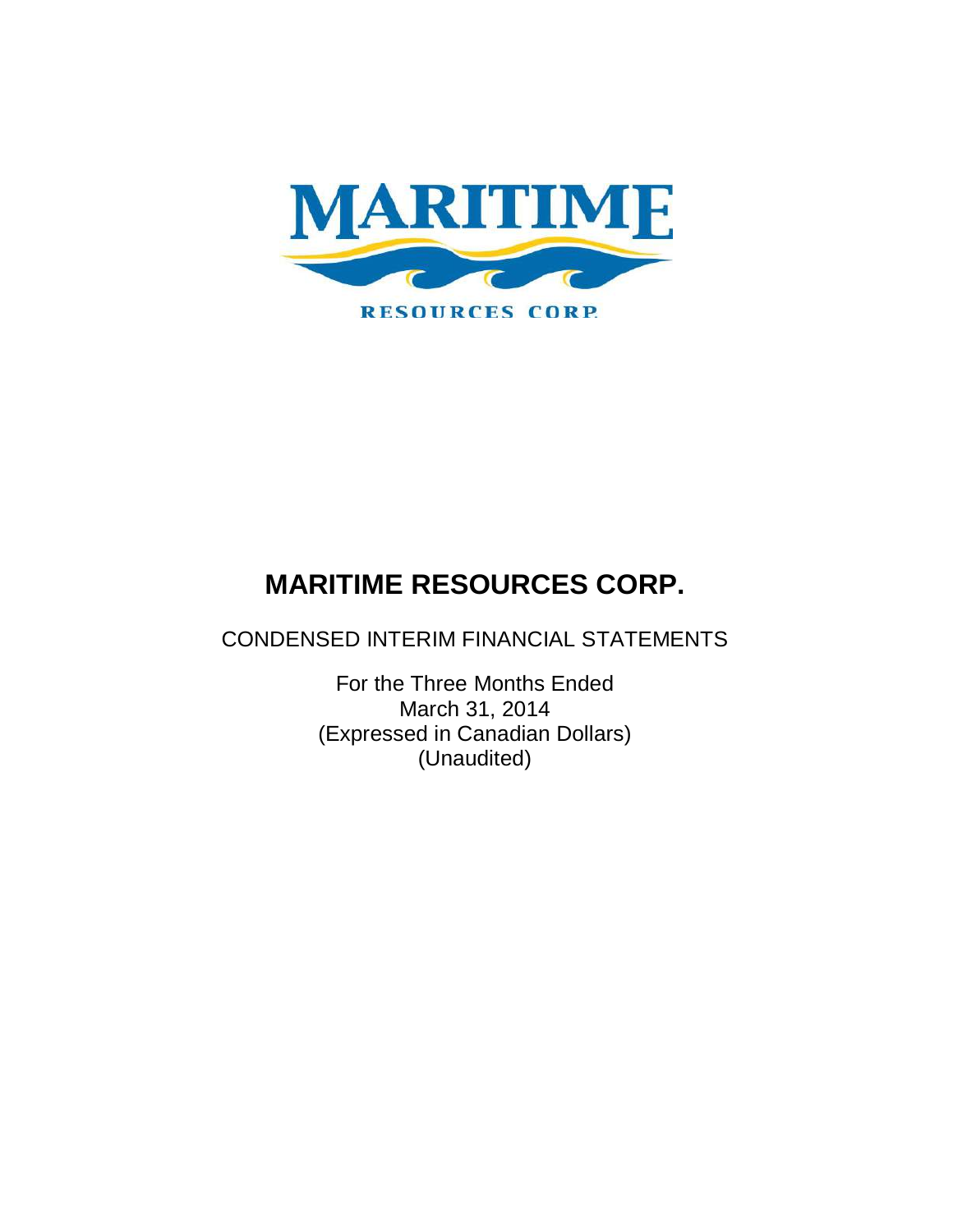

**Notice** 

## **Notice of No Auditor Review of the Condensed Interim Financial Statements**

The accompanying unaudited condensed interim financial statements of Maritime Resources Corp. ("the Company"), for the three months ended March 31, 2014, have been prepared by management and have not been the subject of a review by the Company's independent auditor.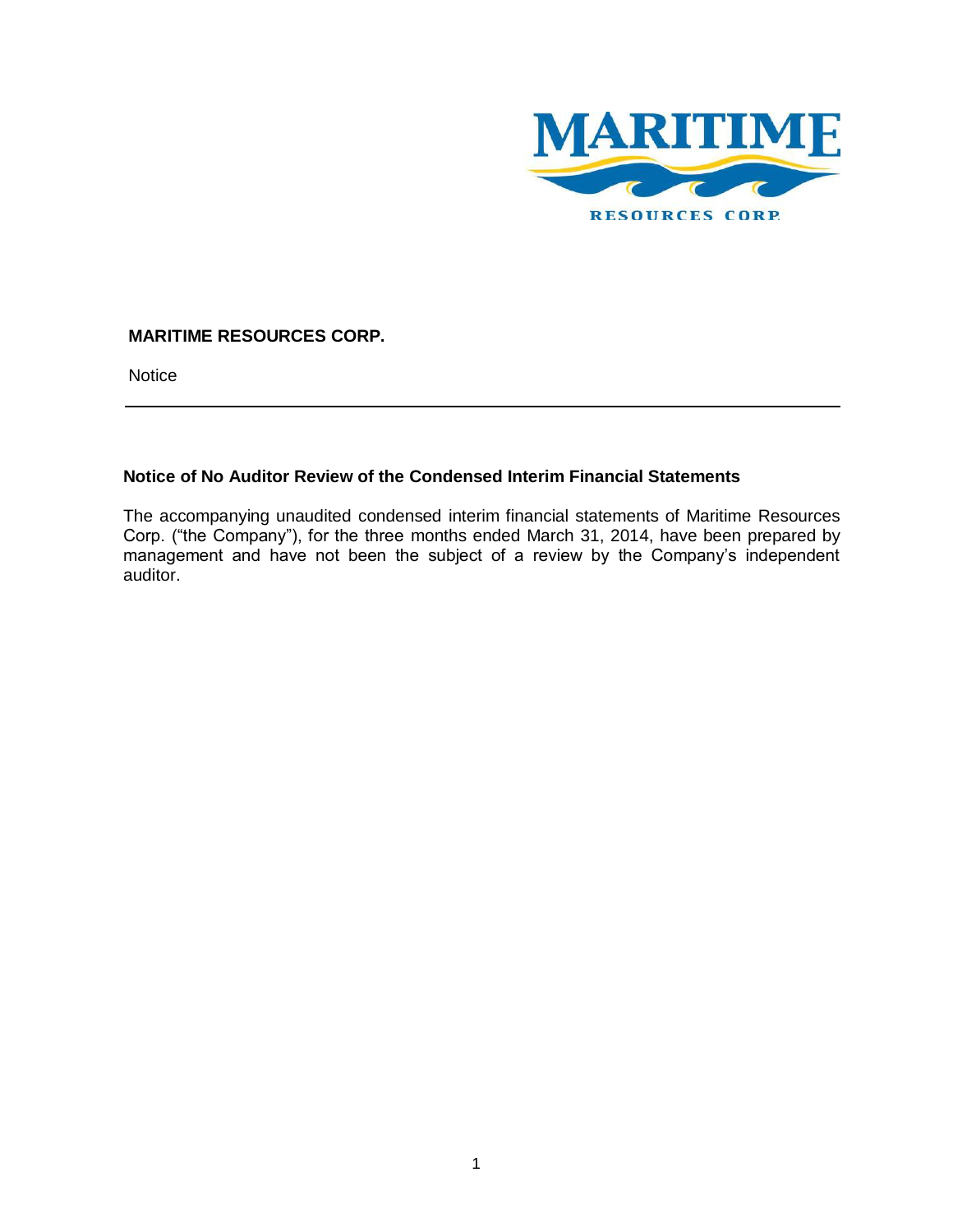# **Condensed Interim Statements of Financial Position**

(Expressed in Canadian Dollars)

(Unaudited -- Prepared by Management)

|                                             | Note      | March 31, 2014  | December 31, 2013 |
|---------------------------------------------|-----------|-----------------|-------------------|
| <b>Assets</b>                               |           |                 |                   |
| <b>Current assets</b>                       |           |                 |                   |
| Cash                                        |           | \$<br>23,531    | \$<br>158,478     |
| Receivables                                 | 6         | 6,292           | 9,378             |
| Prepaid expenses                            |           | 2,565           | 10,785            |
|                                             |           | 32,388          | 178,641           |
| Exploration and evaluation assets           | 7         | 4,643,390       | 4,600,234         |
|                                             |           | \$<br>4,675,778 | \$<br>4,778,875   |
| <b>Liabilities and Shareholders' Equity</b> |           |                 |                   |
| <b>Current liabilities</b>                  |           |                 |                   |
| Accounts payable and accrued liabilities    | 8 & 12(a) | \$<br>189,101   | \$<br>140,693     |
| Loans                                       | 9         | 120,000         | 120,000           |
|                                             |           | 309,101         | 260,693           |
| <b>Shareholders' Equity</b>                 |           |                 |                   |
| Share capital                               | 11        | 5,524,652       | 5,524,652         |
| Share-based payments reserve                | 11        | 402,712         | 402,652           |
| Deficit                                     |           | (1,560,687)     | (1,409,122)       |
|                                             |           | 4,366,677       | 4,518,182         |
|                                             |           | \$<br>4,675,778 | \$<br>4,778,875   |

See accompanying notes to the financial statements.

Subsequent events Note 13

Approved on behalf of the Board:

*"Eric W. Norton"* …………………………………………………… Director Eric W. Norton

*"David J. McCue"*

…………………………………………………… Director David J. McCue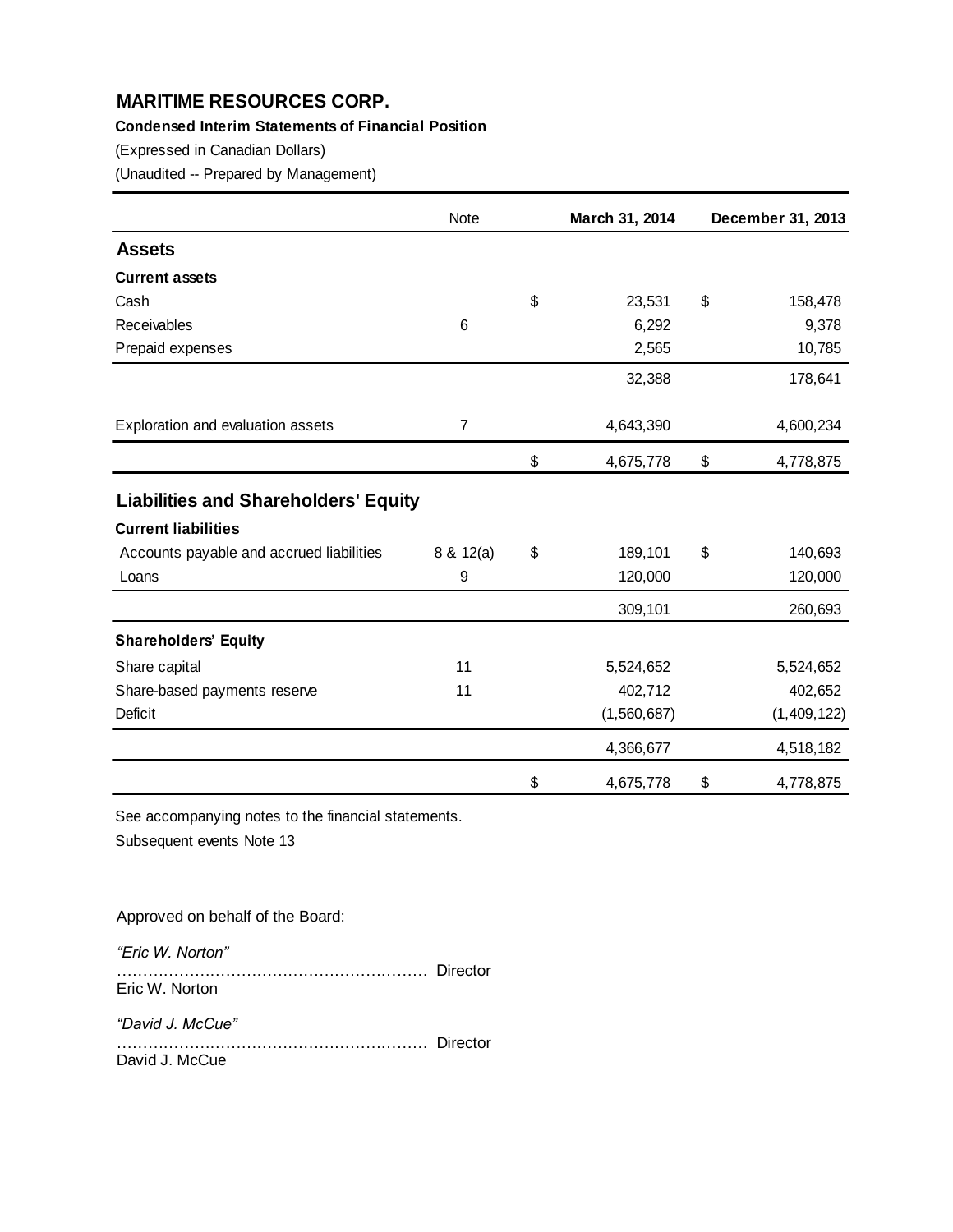**Condensed Interim Statements of Operations and Comprehensive Loss**

**For the Three Months Ended March 31**

(Expressed in Canadian Dollars)

(Unaudited -- Prepared by Management)

|                                                      | Note  | 2014             | 2013             |
|------------------------------------------------------|-------|------------------|------------------|
| <b>Expenses</b>                                      |       |                  |                  |
| Administration and other                             |       | \$<br>26,427     | \$<br>25,293     |
| Consulting                                           |       | 36,900           | 40,900           |
| Directors' fees                                      |       | 22,500           | 22,500           |
| Financing expense and interest on loans payable      | 9     | 2,959            | 26,630           |
| Investor relations and promotion                     |       | 40,815           | 17,259           |
| Professional fees                                    |       | 21,904           | 11,485           |
| Share-based payments                                 | 11(c) | 60               | 112,196          |
| <b>Loss Before Deferred Tax Recovery</b>             |       | (151, 565)       | (256, 263)       |
| Deferred tax recovery - flow-through                 |       |                  | 64,950           |
| Loss and Comprehensive Loss for the Period           |       | \$<br>(151, 565) | \$<br>(191, 313) |
| <b>Loss Per Share - Basic</b>                        |       | \$<br>(0.005)    | \$<br>(0.006)    |
| Weighted Average Number of Common Shares Outstanding |       | 33,403,130       | 30,524,825       |

See accompanying notes to the financial statements.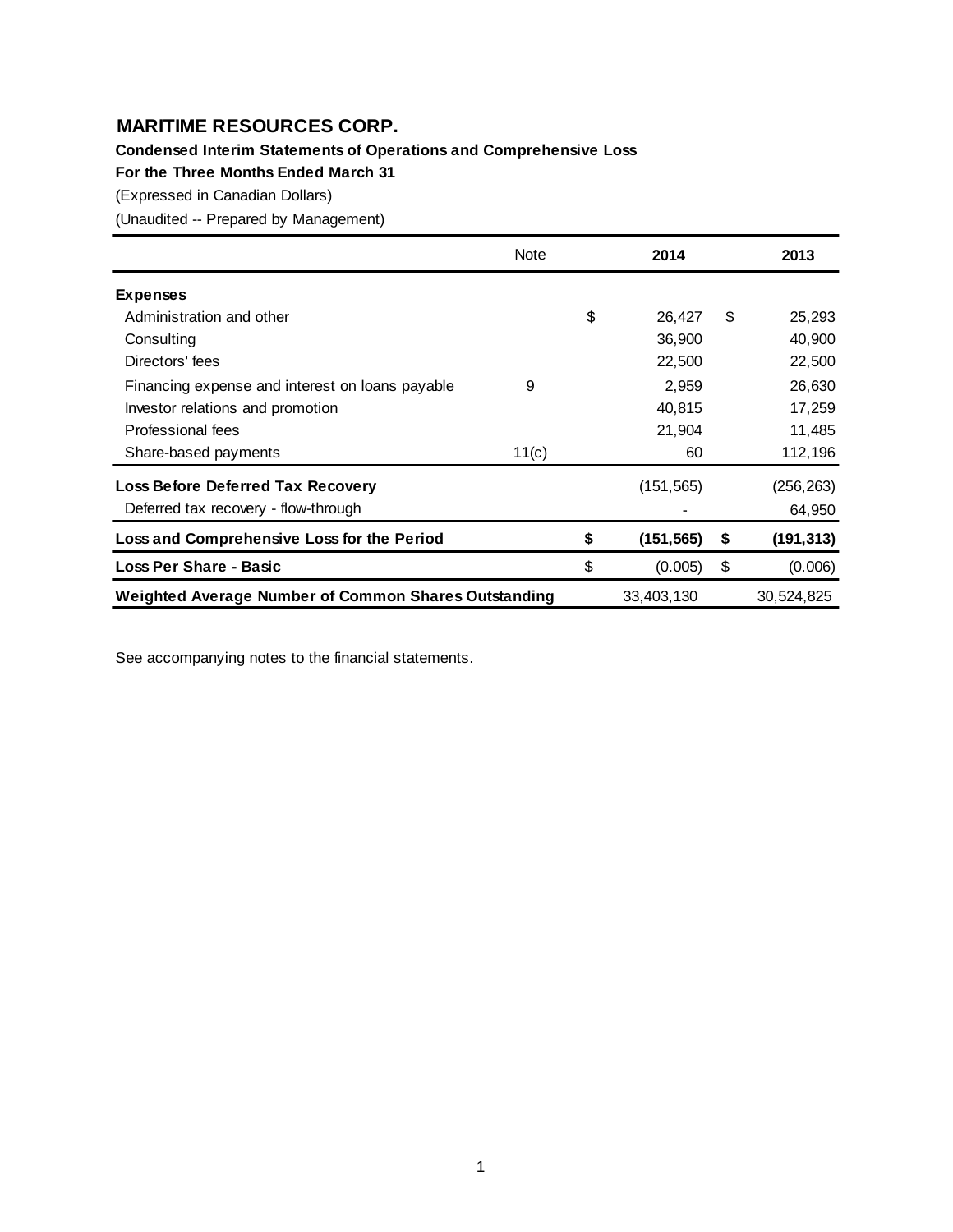**Condensed Interim Statements of Cash Flows**

**For the Three Months Ended March 31**

(Expressed in Canadian Dollars)

(Unaudited -- Prepared by Management)

|                                                                                           | 2014             | 2013             |
|-------------------------------------------------------------------------------------------|------------------|------------------|
| <b>Operating Activities</b>                                                               |                  |                  |
| Loss for the period                                                                       | \$<br>(151, 565) | \$<br>(191, 313) |
| Items not involving cash:                                                                 |                  |                  |
| Share-based payments                                                                      | 60               | 112,196          |
| Financing expense and interest on loan payable                                            | 2,959            | 26,630           |
| Deferred tax recovery - flow-through                                                      |                  | (64, 950)        |
|                                                                                           | (148, 546)       | (117, 437)       |
| Changes in non-cash working capital:                                                      |                  |                  |
| Receivables                                                                               | 3,086            | 96,765           |
| Prepaid expenses                                                                          | 8,220            | 6,124            |
| Accounts payable and accrued liabilities                                                  | 48,067           | 8,230            |
|                                                                                           | 59,373           | 111,119          |
| Cash Provided by (Used in) Operating Activities                                           | (89, 173)        | (6, 318)         |
| <b>Investing Activities</b>                                                               |                  |                  |
| Exploration and evaluation expenditures                                                   | (42, 815)        | (119, 934)       |
| <b>Cash Used in Investing Activities</b>                                                  | (42, 815)        | (119, 934)       |
| <b>Financing Activities</b>                                                               |                  |                  |
| Interest paid                                                                             | (2,959)          | (9,863)          |
| <b>Cash Provided by Financing Activities</b>                                              | (2,959)          | (9, 863)         |
| Change in cash for the period                                                             | (134, 947)       | (136, 115)       |
| Cash and Restricted Cash, Beginning of Period                                             | 158,478          | 377,340          |
| Cash and Restricted Cash, End of Period                                                   | \$<br>23,531     | \$<br>241,225    |
|                                                                                           |                  |                  |
| Cash paid for interest                                                                    | \$<br>2,959      | \$<br>9,863      |
| Exploration and evaluation assets included in accounts payable and<br>accrued liabilities | \$<br>341        | \$               |

See accompanying notes to the financial statements.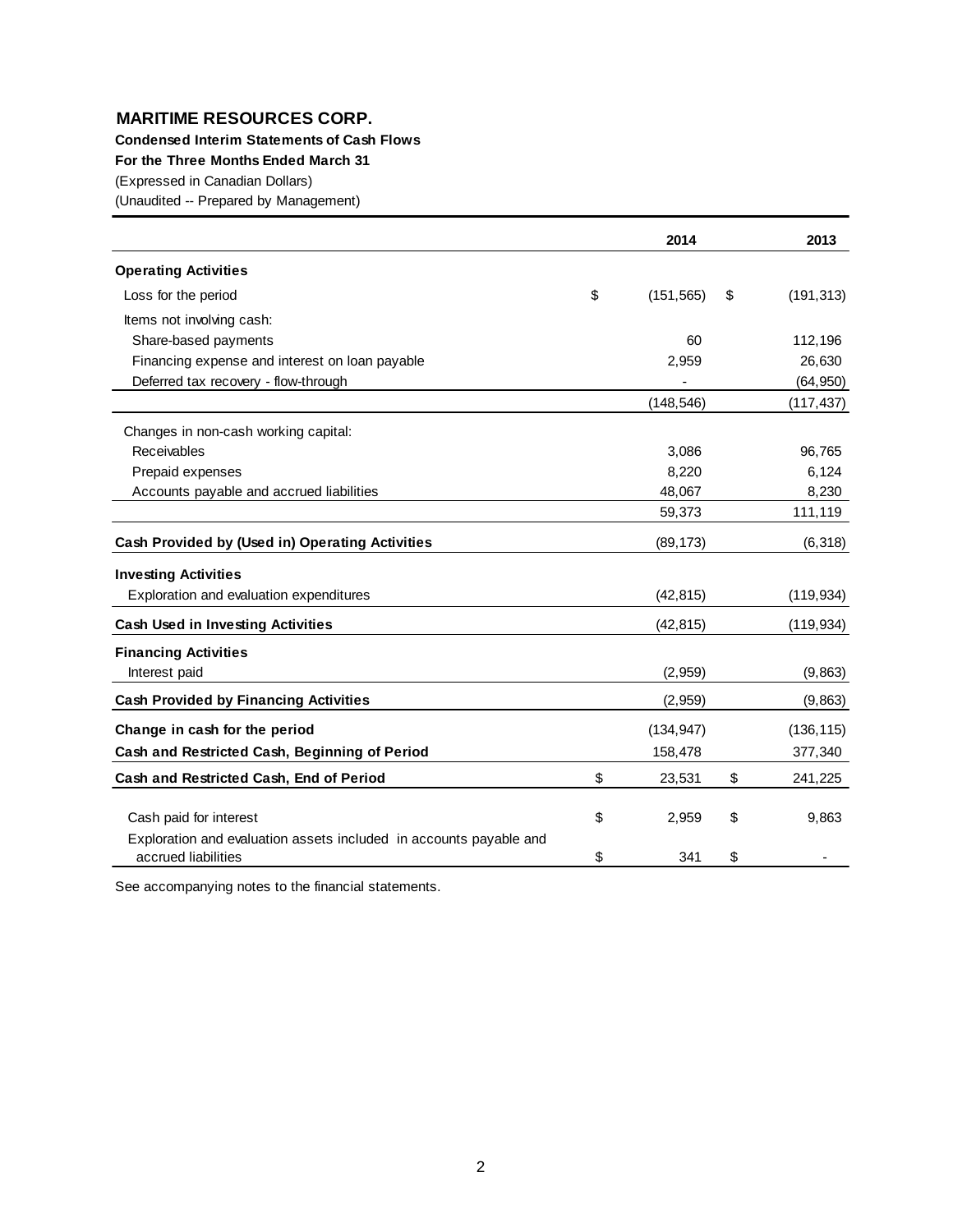**Condensed Interim Statements of Changes in Equity**

(Expressed in Canadian Dollars)

(Unaudited -- Prepared by Management)

|                                                                    |                      |    |           |    |                          | Share-based     |     |                 |   | <b>Total</b>  |
|--------------------------------------------------------------------|----------------------|----|-----------|----|--------------------------|-----------------|-----|-----------------|---|---------------|
|                                                                    | <b>Share Capital</b> |    |           |    |                          | <b>Payments</b> |     |                 |   | Shareholders' |
|                                                                    | <b>Shares</b>        |    | Amount    |    | Warrants                 | <b>Reserve</b>  |     | <b>Deficit</b>  |   | <b>Equity</b> |
| Balance, December 31, 2012                                         | 30,524,825           | \$ | 4,698,373 | \$ | 102,664                  | \$<br>355,304   | -\$ | (855, 319)      | S | 4,301,022     |
| Loss for the period                                                |                      |    |           |    |                          |                 |     | (191, 313)      |   | (191, 313)    |
| Non-cash transactions                                              |                      |    |           |    |                          |                 |     |                 |   |               |
| Share-based payments                                               |                      |    |           |    |                          | 112,196         |     |                 |   | 112,196       |
| Transfer of share-based payments expired                           |                      |    |           |    |                          | (1,520)         |     | 1,520           |   |               |
| Balance, March 31, 2013                                            | 30,524,825           |    | 4,698,373 |    | 102,664                  | \$<br>465,980   |     | (1,045,112)     |   | 4,221,905     |
| Loss for the period                                                | -                    |    |           |    | $\overline{\phantom{a}}$ |                 |     | (405, 629)      |   | (405, 629)    |
| Exercise of stock options                                          | 400,000              |    | 80,000    |    |                          |                 |     |                 |   | 80,000        |
| Exercise of warrants                                               | 2,478,305            |    | 619,576   |    |                          |                 |     |                 |   | 619,576       |
| Non-cash transactions                                              |                      |    |           |    |                          |                 |     |                 |   |               |
| Share-based payments                                               |                      |    |           |    |                          | 2,330           |     |                 |   | 2,330         |
| Reclassification of share-based payments on options exercise       |                      |    | 52,354    |    |                          | (52, 354)       |     |                 |   |               |
| Transfer of share-based payments expired                           |                      |    |           |    |                          | (13, 304)       |     | 13,304          |   |               |
| Transfer of fair value assigned under IFRS on exercise of warrants |                      |    | 74,349    |    | (74, 349)                |                 |     |                 |   |               |
| Transfer of warrants expired                                       |                      |    |           |    | (28, 315)                |                 |     | 28,315          |   |               |
| Balance, December 31, 2013                                         | 33,403,130           | S  | 5,524,652 | S  |                          | \$<br>402,652   |     | (1,409,122)     |   | 4,518,182     |
| Loss for the period                                                |                      |    |           |    |                          |                 |     | (151, 565)      |   | (151, 565)    |
| Non-cash transaction                                               |                      |    |           |    |                          |                 |     |                 |   |               |
| Share-based payments                                               |                      |    |           |    |                          | 60              |     |                 |   | 60            |
| Balance, March 31, 2014                                            | 33,403,130           | S  | 5,524,652 | S  |                          | 402,712         |     | \$(1, 560, 687) |   | 4,366,677     |

See accompanying notes to the financial statements.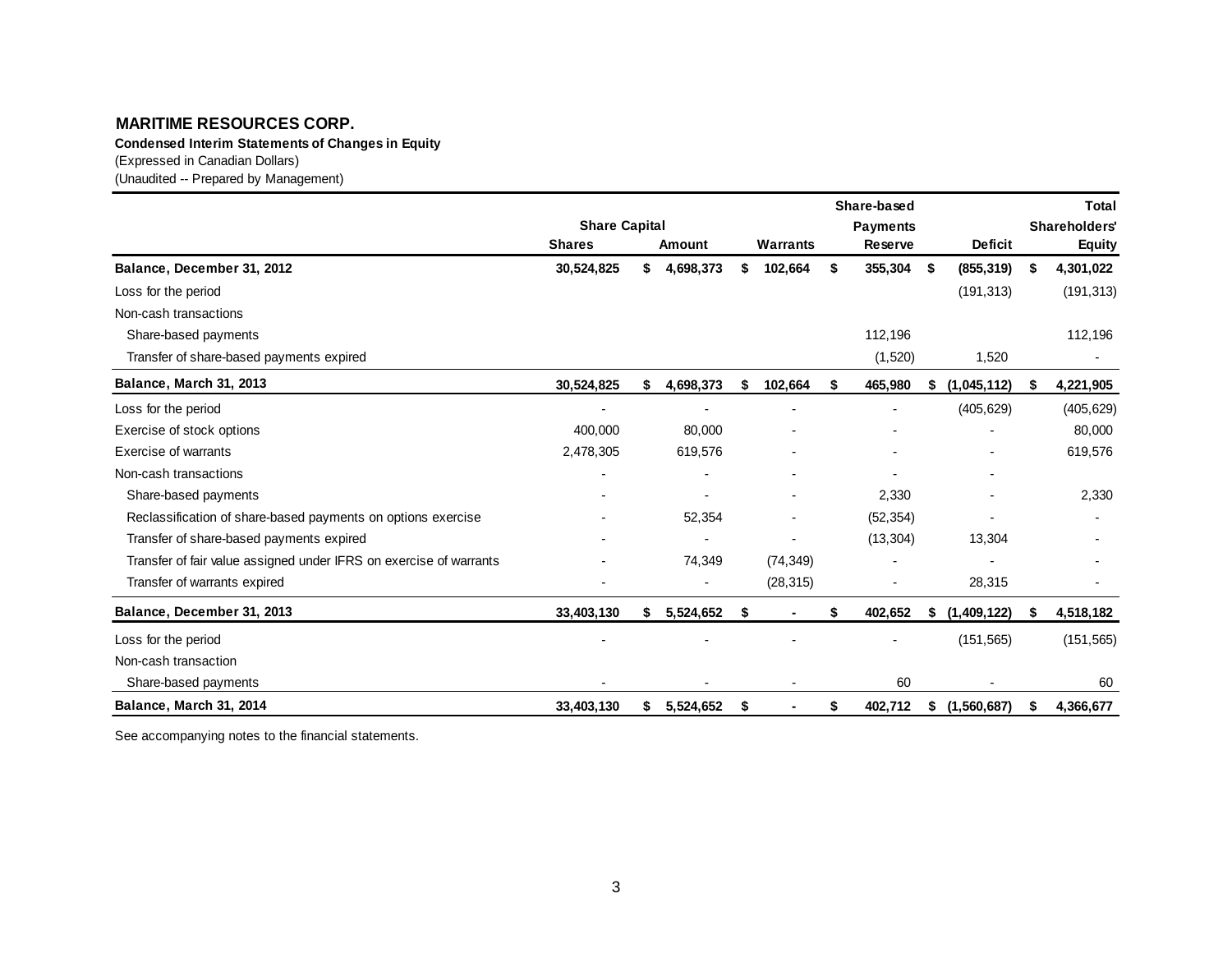Notes to Condensed Interim Financial Statements For the Three Months Ended March 31, 2014 and 2013 (Expressed in Canadian Dollars) (Unaudited – Prepared by Management)

## **1. NATURE OF OPERATIONS AND ABILITY TO CONTINUE AS A GOING CONCERN**

Maritime Resources Corp. (the "Company" or "Maritime") was incorporated under the *Business Corporations Act* (British Columbia) on May 14, 2007. The principal activities of the Company are the exploration of resource properties in Green Bay, Newfoundland, Canada. The Company is considered to be in the exploration stage.

The address of the Company's corporate office and principal place of business is 11<sup>th</sup> Floor, 1111 Melville Street, Vancouver, British Columbia, Canada, V6E 3V6.

These condensed interim financial statements of the Company have been prepared in accordance with International Financial Reporting Standards ("IFRS") on a going concern basis, which contemplates that the Company will be able to realize its assets and discharge its liabilities in the normal course of business. Accordingly, these financial statements do not include any adjustments to the amounts and classification of assets and liabilities that might be necessary should the Company be unable to continue as a going concern.

The Company's continuing operations as intended are dependent upon its ability to identify, evaluate and negotiate the acquisition of, participation in or interest in new properties, assets or business opportunities, and raise additional funds by way of equity financings. Any acquisition may be subject to shareholder and regulatory approval and obtaining the necessary financing. Should the Company be unable to complete such a transaction, its ability to raise sufficient financing to maintain operations may be impaired. The available funds are insufficient to continue operations for the ensuing year. Although the Company has been successful at raising funds in the past through the issuance of share capital, it is uncertain whether it will be successful in doing so in the future. These material uncertainties may cast significant doubt on the Company's ability to continue as a going concern.

## **2. STATEMENT OF COMPLIANCE**

These condensed interim financial statements have been prepared in accordance with IAS 34, *Interim Financial Reporting,* as issued by the International Accounting Standards Board ("IASB") and interpretations issued by the International Financial Reporting Interpretations Committee ("IFRIC"). The financial statements have been prepared on a historical basis, using the accrual basis of accounting except for cash flow information. They do not include all of the information required for full annual financial statements, and should be read in conjunction with the Company's audited financial statements as at and for the year ended December 31, 2013. Accordingly accounting policies applied are the same as those applied in the Company's annual financial statements which are filed on SEDAR at www.sedar.com.

These financial statements were authorized for issue by the Board of Directors on May 13, 2014.

#### **3. SIGNIFICANT ACCOUNTING POLICIES**

#### (a) Use of estimates and judgment

The preparation of financial statements requires management to make judgments, estimates and assumptions that affect the application of policies and reported amounts of assets and liabilities, and revenue and expenses. The estimates and associated assumptions are based on historical experience and various other factors that are believed to be reasonable under the circumstances, the results of which form the basis of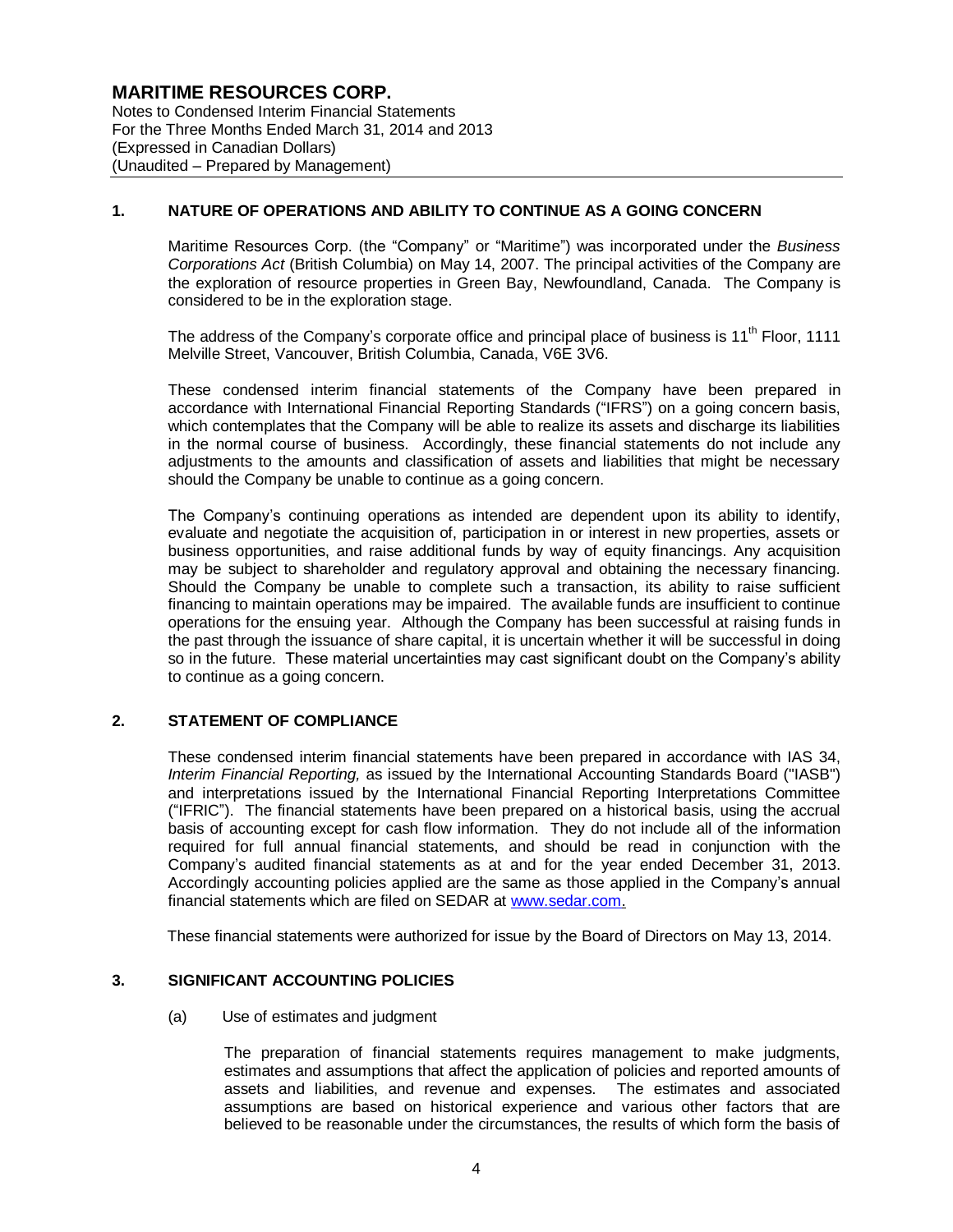Notes to Condensed Interim Financial Statements For the Three Months Ended March 31, 2014 and 2013 (Expressed in Canadian Dollars) (Unaudited – Prepared by Management)

> making the judgments about carrying values of assets and liabilities that are not readily apparent from other sources. Actual results may differ from these estimates.

> The estimates and underlying assumptions are reviewed on an ongoing basis. Revisions to accounting estimates are recognized in the period in which the estimate is revised if the revision affects only that period or in the period of the revision and further periods if the review affects both current and future periods.

> Critical judgments exercised in the application of accounting policies and estimates having the most significant effects on the amounts recognized in these financial statements include:

> *Economic recoverability and profitability of future economic benefits of exploration and evaluation assets* – Management has determined that exploration, evaluation and related costs incurred which were capitalized may have future economic benefits and may be economically recoverable. Management uses several criteria in its assessments of economic recoverability and probability of future economic benefits, including geological and other technical information, a history of conversion of mineral deposits with similar characteristics to its properties, evaluation of permitting and environmental issues and other such factors.

> *Valuation of share-based payments, agent compensation and finders' warrants* – The Company uses the Black-Scholes Pricing Model for valuation of *share*-based payments, agent compensation and finders' warrants, which requires the input of subjective assumptions including expected price volatility, interest rate, and forfeiture rate. Changes in the input assumptions can materially affect the fair value estimate and the Company's results and equity reserves.

> *Income taxes* – In assessing the probability of realizing deferred tax assets, management makes estimates related to expectation of future taxable income, applicable tax opportunities, expected timing of reversals of existing temporary differences and the likelihood that tax position taken will be sustained upon examination by applicable tax authorities. In making its assessments, management gives additional weight to positive and negative evidence that can be objectively verified.

> While management believes that these estimates are reasonable, actual results could differ from those estimates and could impact future results of operation and cash flows.

#### (b) Segmented information

The Company has one operating segment, mineral exploration and development, and operates in one geographical segment, being Canada.

(c) Comparative figures

Certain comparative figures have been reclassified to conform with the current period's presentation.

(d) IAS 32, "Financial Instruments: Presentation"

The Company adopted IAS 32 effective with January 1, 2014. The Company has evaluated the impact of this standard on its financial statements, and believes it has no impact on the statements of financial position or results of operations.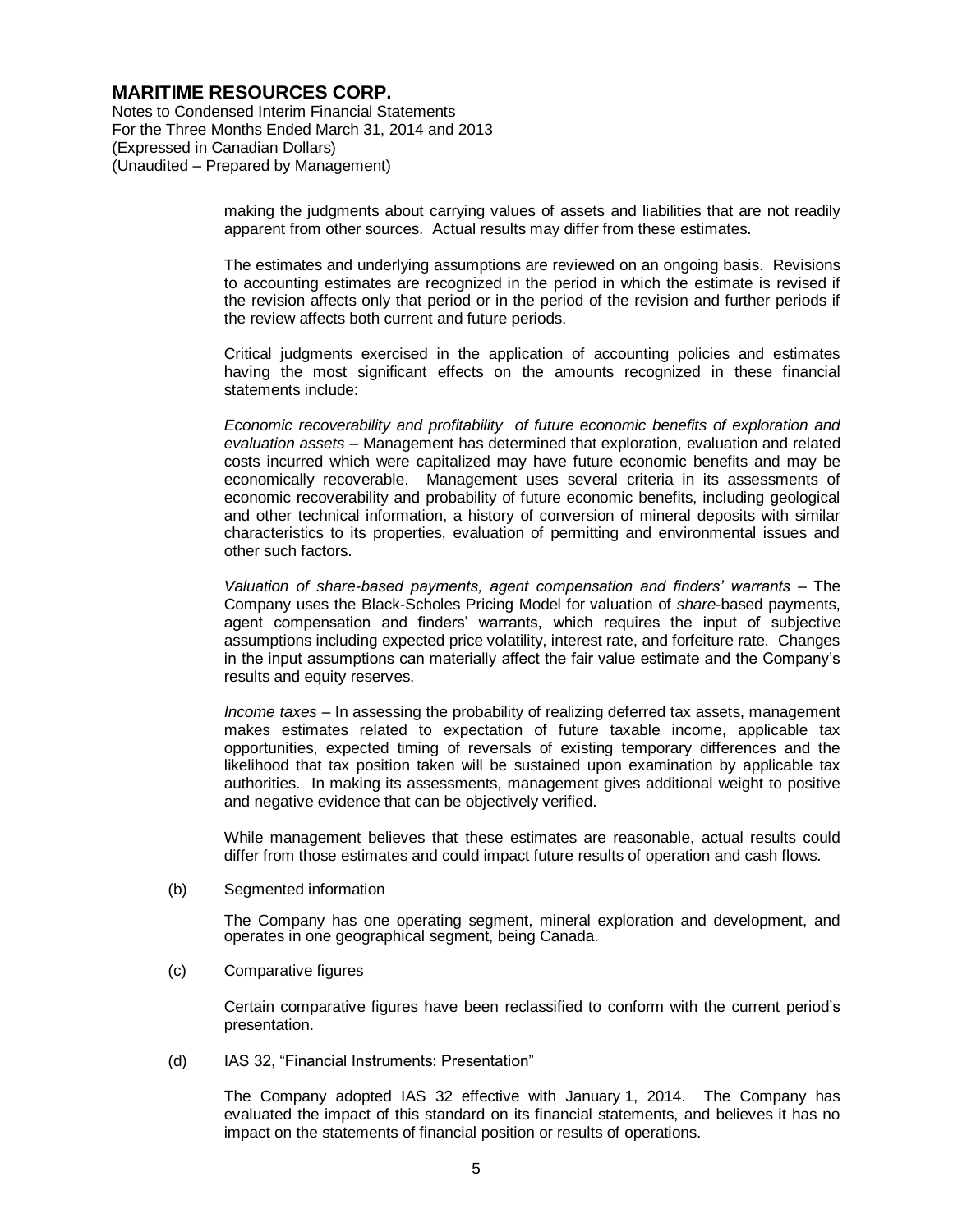Notes to Condensed Interim Financial Statements For the Three Months Ended March 31, 2014 and 2013 (Expressed in Canadian Dollars) (Unaudited – Prepared by Management)

### **4. FINANCIAL INSTRUMENTS**

The Company has classified its cash, including any restricted cash, as Fair Value through Profit or Loss ("FVTPL") (using level 1 of the fair value hierarchy); receivables (excluding tax arrangements) as loans and receivables; and accounts payable and accrued liabilities and loans as other financial liabilities.

The carrying values of cash and restricted cash, accounts receivables and accounts payable approximate their fair values due to the short-term maturity of these financial instruments.

The Company's financial instruments (net of accruals) as at March 31, 2014 and December 31, 2013 are as follows:

|      |                                                                                                                                                                                                                                                                                                                                                                                                        | March 31, 2014 | December 31, 2013 |
|------|--------------------------------------------------------------------------------------------------------------------------------------------------------------------------------------------------------------------------------------------------------------------------------------------------------------------------------------------------------------------------------------------------------|----------------|-------------------|
|      | <b>Financial assets</b>                                                                                                                                                                                                                                                                                                                                                                                |                |                   |
| Cash |                                                                                                                                                                                                                                                                                                                                                                                                        | \$<br>23,531   | \$<br>158,478     |
|      | <b>Financial liabilities</b>                                                                                                                                                                                                                                                                                                                                                                           |                |                   |
|      | Accounts payable                                                                                                                                                                                                                                                                                                                                                                                       | \$<br>45,604   | \$<br>11,155      |
|      | Loans and interest payable                                                                                                                                                                                                                                                                                                                                                                             | 124,997        | 122,038           |
|      |                                                                                                                                                                                                                                                                                                                                                                                                        | \$<br>170,602  | \$<br>133,193     |
|      | <b>FINANCIAL RISK MANAGEMENT</b>                                                                                                                                                                                                                                                                                                                                                                       |                |                   |
| (a)  | Credit risk                                                                                                                                                                                                                                                                                                                                                                                            |                |                   |
|      | Credit risk is the risk that a counter party to a financial instrument will fail t<br>contractual obligations. The Company is exposed to credit risk with respe<br>restricted cash and receivables, other than Goods and Services Tax ("G<br>March 31, 2013 Harmonized Sales Tax ("HST") and government funding r<br>maximum exposure to loss arising from accounts receivable is equal to<br>amounts. |                |                   |
|      | The Company manages credit risk with respect to its cash by mainta<br>deposits with a major Canadian financial institution; however, this<br>Company's cash to concentration of credit risk as all amounts are he<br>institution.                                                                                                                                                                      |                |                   |
| (b)  | Liquidity risk                                                                                                                                                                                                                                                                                                                                                                                         |                |                   |
|      | Liquidity risk is the risk that the Company will encounter difficulty in sati-<br>obligations as they become due. The Company manages its liquidity risk<br>cash flows from operations and anticipated investing and financing a<br>Company is exposed to liquidity risk.                                                                                                                              |                |                   |
| (c)  | Market risk                                                                                                                                                                                                                                                                                                                                                                                            |                |                   |
|      | Market risk is the risk that the fair value or future cash flows of a financial<br>fluctuate due to changes in market prices. Market risk comprises three<br>interest rate risk, foreign currency risk and other price risk.                                                                                                                                                                           |                |                   |

#### **5. FINANCIAL RISK MANAGEMENT**

#### (a) Credit risk

Credit risk is the risk that a counter party to a financial instrument will fail to discharge its contractual obligations. The Company is exposed to credit risk with respect to its cash, restricted cash and receivables, other than Goods and Services Tax ("GST") and, until March 31, 2013 Harmonized Sales Tax ("HST") and government funding receivable. The maximum exposure to loss arising from accounts receivable is equal to their carrying amounts.

The Company manages credit risk with respect to its cash by maintaining demand deposits with a major Canadian financial institution; however, this exposes the Company's cash to concentration of credit risk as all amounts are held at a single institution.

Liquidity risk is the risk that the Company will encounter difficulty in satisfying financial obligations as they become due. The Company manages its liquidity risk by forecasting cash flows from operations and anticipated investing and financing activities. The Company is exposed to liquidity risk.

Market risk is the risk that the fair value or future cash flows of a financial instrument will fluctuate due to changes in market prices. Market risk comprises three types of risk: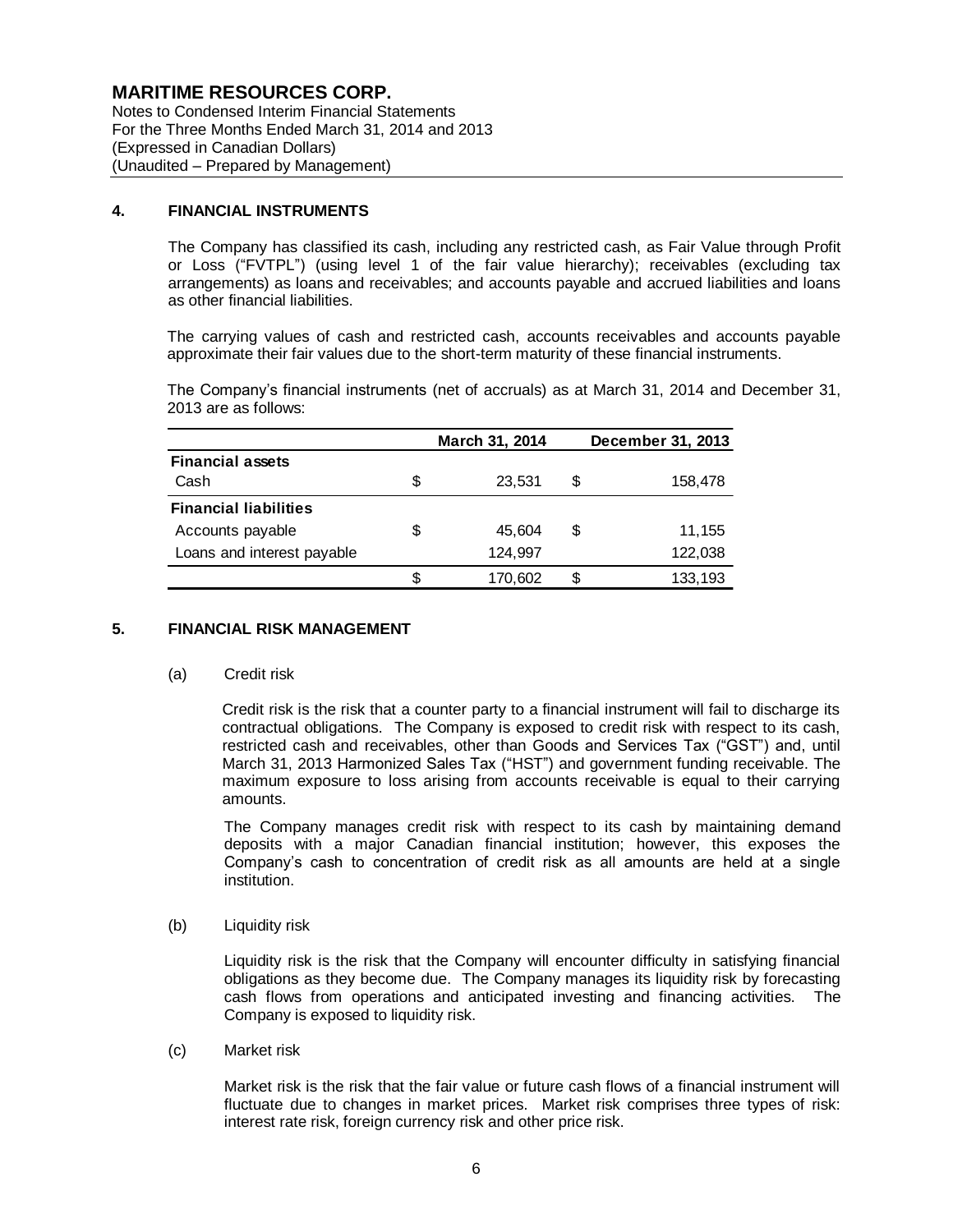Notes to Condensed Interim Financial Statements For the Three Months Ended March 31, 2014 and 2013 (Expressed in Canadian Dollars) (Unaudited – Prepared by Management)

(i) Interest rate risk

Interest rate risk consists of two components:

- (a) To the extent that payments made or received on the Company's monetary assets and liabilities are affected by changes in the prevailing market interest rates, the Company is exposed to interest rate cash flow risk; and
- (b) To the extent that changes in prevailing market rates differ from the interest rate in the Company's monetary assets and liabilities, the Company is exposed to interest rate price risk.

The Company is not exposed to significant interest rate risk due to the short-term maturity of its monetary assets and liabilities.

(ii) Foreign currency risk

Foreign currency risk is the risk that the fair value or future cash flows of a financial instrument will fluctuate due to changes in foreign exchange rates. The Company is not exposed to foreign currency risk as its monetary assets and liabilities are denominated in Canadian dollars.

(iii) Other price risk

Other price risk is the risk that the fair value or future cash flows of a financial instrument will fluctuate due to changes in market prices, other than those arising from interest rate risk or foreign currency risk. The Company is not exposed to other price risk.

There were no changes in the Company's approach to managing the above risks.

#### **6. RECEIVABLES**

|                    | March 31, 2014 December 31, 2013 |       |
|--------------------|----------------------------------|-------|
| GST/HST receivable | 6.292                            | 7.261 |
| Other              |                                  | 2,117 |
|                    | 6.292                            | 9,378 |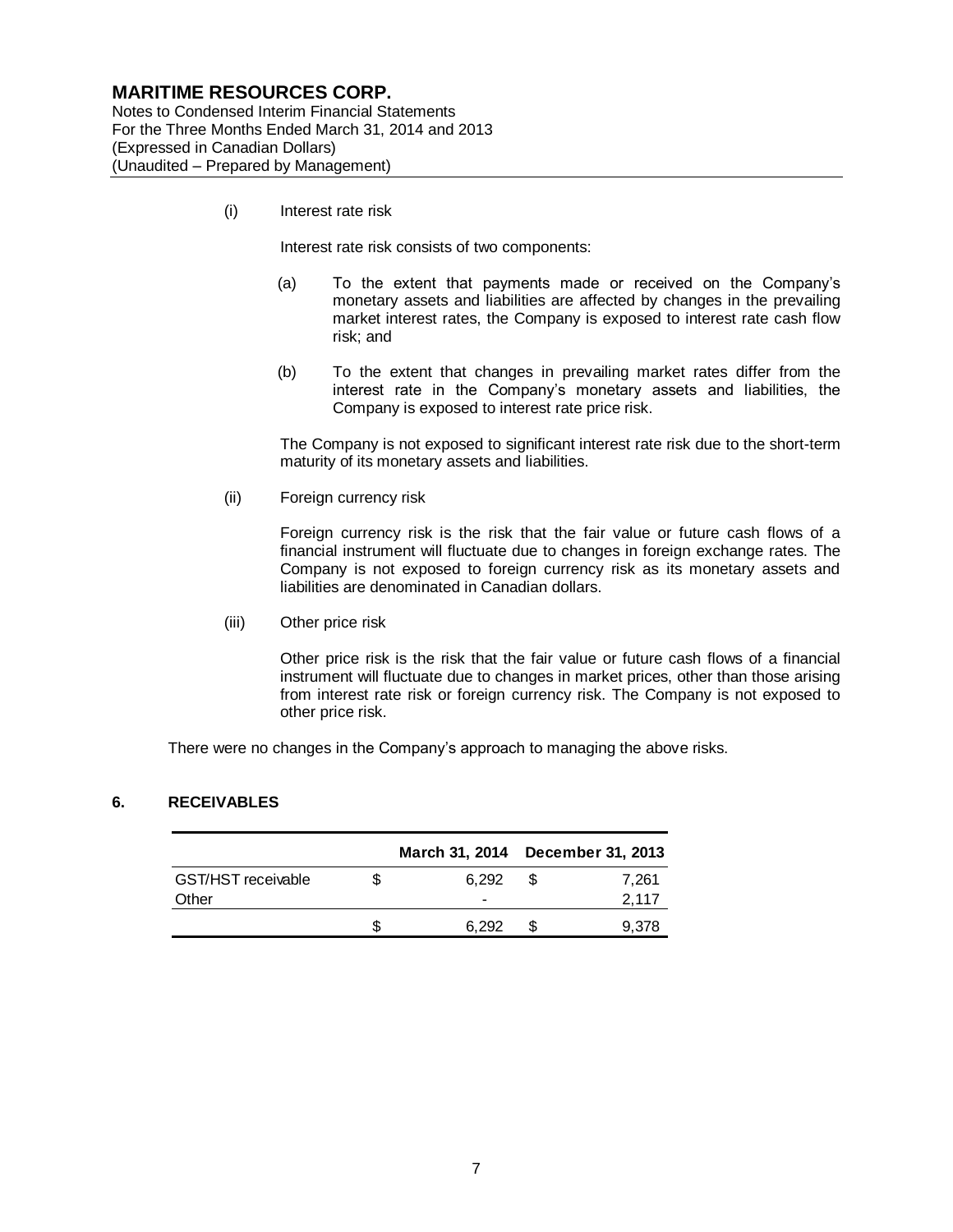Notes to Condensed Interim Financial Statements For the Three Months Ended March 31, 2014 and 2013 (Expressed in Canadian Dollars) (Unaudited – Prepared by Management)

## **7. EXPLORATION AND EVALUATION ASSETS**

The Company owns a 100% interest in the Green Bay property, subject to a 2% net smelter return royalty on future production from the property with the exception of production from the Orion deposit. Expenditures incurred on the Green Bay property during the periods ended March 31, 2014 and December 31, 2013 are as follows:

|                                        | <b>March 31, 2014</b> | December 31, 2013 |
|----------------------------------------|-----------------------|-------------------|
| Balance at the beginning of the period | \$<br>4,600,234       | \$<br>4,302,405   |
| Exploration costs:                     |                       |                   |
| Drilling                               | 1,125                 | 5,988             |
| Geology and reports writing            | 40,891                | 277,621           |
| Property                               | 1,140                 | 12,162            |
| Trenching                              |                       | 11,489            |
| Mettallurgy                            |                       | 16,132            |
| Reports                                |                       | 18,300            |
| Other                                  |                       | 10,035            |
|                                        | 43,156                | 351,727           |
| Less:                                  |                       |                   |
| Recoveries & Grants                    |                       | (53, 898)         |
| Net additions                          | 43,156                | 297,829           |
| Balance at the end of the period       | \$<br>4,643,390       | \$<br>4,600,234   |

## **8. ACCOUNTS PAYABLE AND ACCRUED LIABILITIES**

|                            |    | March 31, 2014 |   | <b>December 31, 2013</b> |
|----------------------------|----|----------------|---|--------------------------|
| Accounts payable           | \$ | 38,493         | S | 6.014                    |
| <b>Accrued liabilities</b> |    | 3,500          |   | 15,000                   |
| Interest payable           |    | 4.997          |   | 2,038                    |
| Due to related parties     |    | 142,111        |   | 117,641                  |
|                            | S  | 189,101        | S | 140,693                  |

#### **9. LOANS**

On November 7, 2012, the Company completed loan arrangements by way of promissory notes ("Notes") for total proceeds of \$400,000. The Notes matured on October 31, 2013 and bore interest of 10% per annum. In connection with these loans, the Company, as a bonus to the lenders, issued in the aggregate 400,000 common shares at a total fair value of \$68,000, which transaction cost was amortized and expensed prior to December 31, 2013.

During the year ended December 31, 2013, the Company repaid, in the aggregate, principal of \$280,000 and interest of \$42,317 to some of the lenders, including the interest on the initial \$400,000 loans. The Company re-entered into a loan arrangement for total principal of \$120,000, with interest bearing at 10% per annum and due on demand. As at March 31, 2014, interest of \$4,997 (December 31, 2013 – \$2,038) remained unpaid on these loans.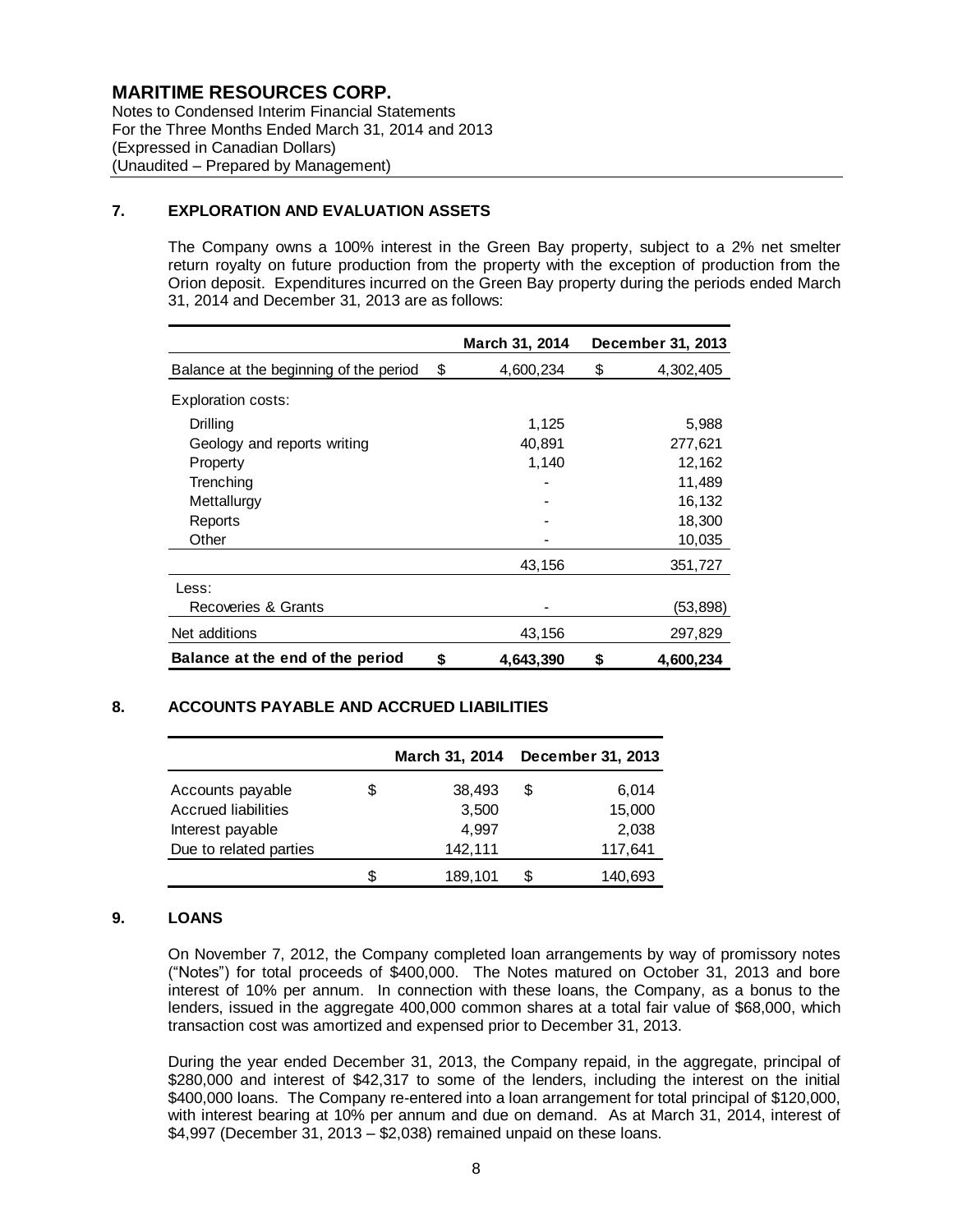Notes to Condensed Interim Financial Statements For the Three Months Ended March 31, 2014 and 2013 (Expressed in Canadian Dollars) (Unaudited – Prepared by Management)

#### **10. CAPITAL MANAGEMENT**

The Company defines capital as all components of shareholders' equity and debt obligations. The Board of Directors does not establish quantitative return on capital criteria for management due to the nature of the Company's business. The Company does not pay dividends and is not subject to any externally imposed capital requirements.

The Company raises capital through the issuance of its share capital and promissory notes to fund operations, and the identification and evaluation of exploration assets. Although the Company has been successful at raising funds in the past through issuance of common shares, there can be no assurance that it will continue to be able to do so in the future.

There were no changes to the Company's approach to capital management during the period ended March 31, 2014. The Company is not subject to any externally imposed capital restrictions.

## **11. SHARE CAPITAL**

(a) Authorized

Unlimited number of common shares without par value

(b) Issued

No shares were issued during the three months ended March 31, 2014.

(c) Stock options

The Company has a "rolling" stock option plan for its directors, officers, employees and consultants. The terms of the plan provide for options to be granted to a maximum of 10% of the issued and outstanding common shares of the Company at the time of grant of the stock options. The exercise price of each option shall not be less than the minimum price permitted by the policies of the TSX Venture Exchange, and the options may be granted for a maximum term of ten years from the date of grant. The Company records the fair value of all options granted using the Black-Scholes model as sharebased payment expense over the vesting period of the options. Vesting terms are determined by the Board of Directors.

A summary of the Company's stock options as at March 31, 2014 and December 31, 2013 and changes during the periods then ended follows:

|                                                   | Number of<br><b>Options</b> | Weighted<br>Average |
|---------------------------------------------------|-----------------------------|---------------------|
| Outstanding, December 31, 2012                    | 2,325,000                   | \$<br>0.176         |
| Granted                                           | 675,000                     | \$<br>0.200         |
| Expired                                           | (100,000)                   | \$<br>0.250         |
| Outstanding, March 31, 2013                       | 2,900,000                   | \$<br>0.179         |
| Exercised                                         | (400,000)                   | \$<br>0.200         |
| Expired                                           | (75,000)                    | \$<br>0.200         |
| Outstanding, December 31, 2013 and March 31, 2014 | 2,425,000                   | \$<br>0.175         |
| Exercisable, December 31, 2013 and March 31, 2014 | 2,425,000                   | \$<br>0.175         |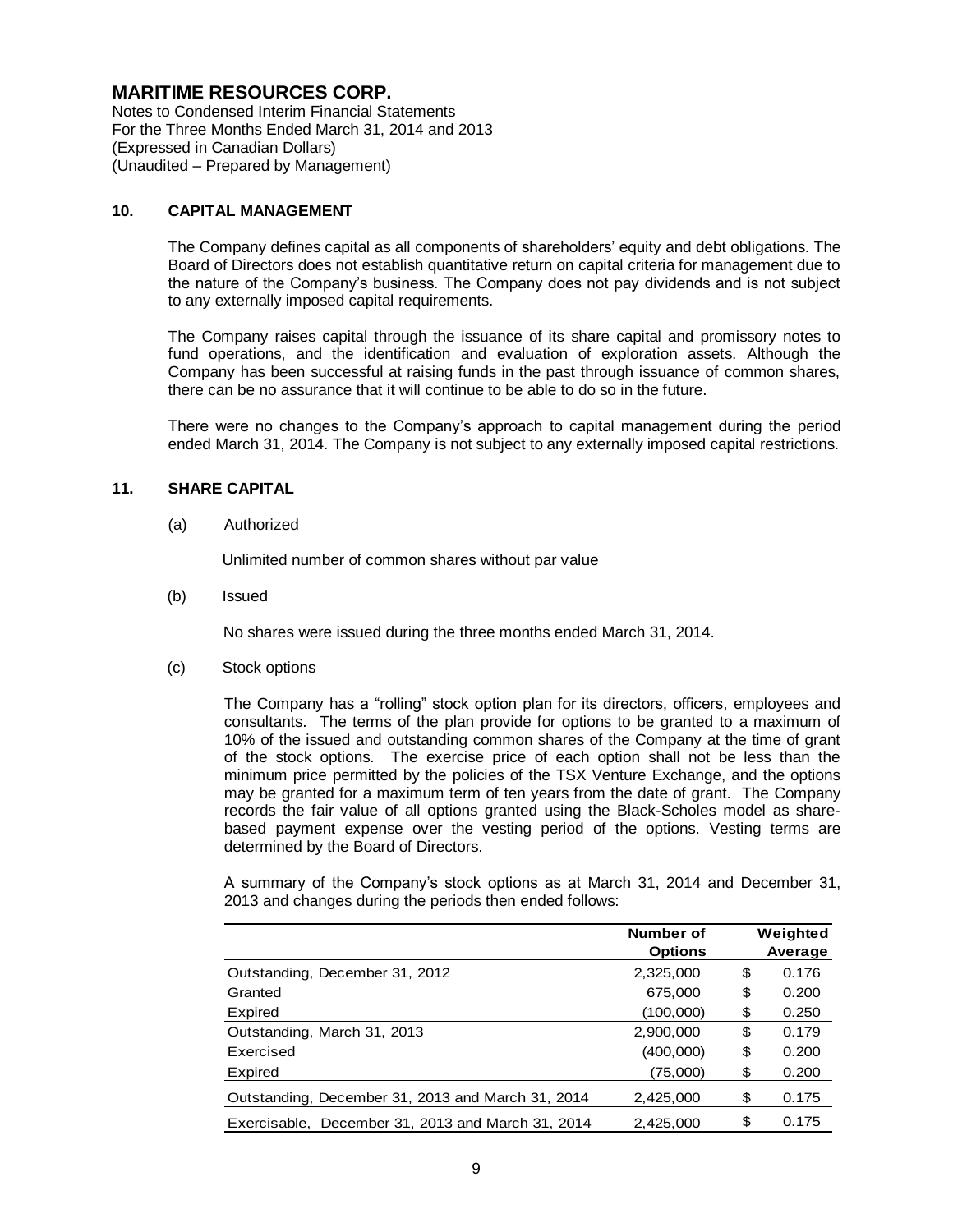Notes to Condensed Interim Financial Statements For the Three Months Ended March 31, 2014 and 2013 (Expressed in Canadian Dollars) (Unaudited – Prepared by Management)

> During the period ended March 31, 2014, no options were granted or expired (2013 – 675,000 options granted and 100,000 expired). At March 31, 2014, options allowing for the purchase, in the aggregate, of 2,425,000 (2013 – 2,875,000) shares were vested and exercisable, with a weighted average exercise price of \$0.175 (2013 – \$0.179) per share and a weighted average remaining contractual life of 2.48 (2013 – 3.06) years.

> The Company has estimated the forfeiture rate to be 0.00%. Expected volatility was determined based on the historical movements in the closing price of the Company's, or comparable companies' stocks for a length of time to the expected life of each option.

> The fair value of each option granted is estimated at the time of the grant using the Black-Scholes option pricing model with weighted average assumptions for the grants as follows:

|                                 | 2014 | 2013  |
|---------------------------------|------|-------|
| Risk-free interest rate         | N/A  | 1.41% |
| Expected dividend yield         | N/A  | Nil   |
| Expected stock price volatility | N/A  | 127%  |
| Expected option life in years   | N/A  | ٠h    |

| Weighted<br>Average          |      | <b>Weighted Average</b><br><b>Remaining Contractual</b> |                    | <b>Exercise</b> | <b>Number</b> |  |
|------------------------------|------|---------------------------------------------------------|--------------------|-----------------|---------------|--|
| Life in Years Exercise Price |      |                                                         | <b>Expiry Date</b> | <b>Price</b>    | of Options    |  |
|                              |      |                                                         | 01-Oct-15          | \$0.150         | 1,000,000     |  |
|                              |      |                                                         | 26-Nov-15          | \$0.165         | 150,000       |  |
|                              |      |                                                         | 14-Dec-16          | \$0.200         | 400,000       |  |
|                              |      |                                                         | 26-Apr-17          | \$0.175         | 200,000       |  |
|                              |      |                                                         | $21$ -Jan-18       | \$0.200         | 675,000       |  |
| \$<br>0.175                  | 2.48 |                                                         |                    |                 | 2,425,000     |  |

As at March 31, 2014, stock options outstanding were as follows:

## **12. RELATED PARTY TRANSACTIONS**

#### (a) Services

The Company's related parties consist of directors, executive officers, significant shareholders and companies controlled or influenced by them. The Company incurred the following fees and expenses in the normal course of operations in connection with companies owned by such parties for the periods ended March 31, 2014 and 2013:

|                       | 2014   | 2013   |
|-----------------------|--------|--------|
| Consulting            | 36,900 | 40,900 |
| Directors' fees       | 22,500 | 22,500 |
| Geological consulting | 16,200 | 16,200 |
|                       | 75,600 | 79.600 |